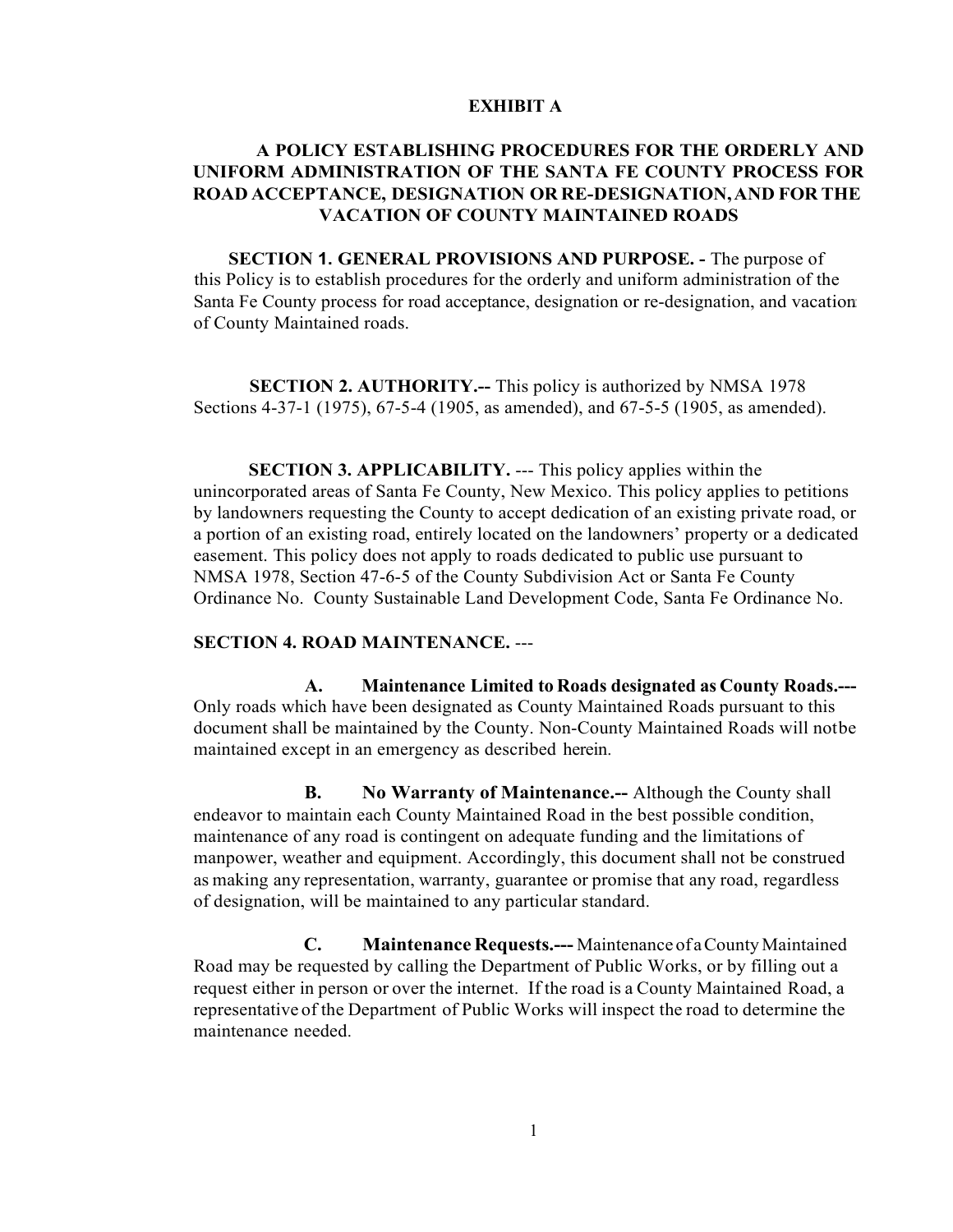#### **SECTION 5. INITIAL DESIGNATION.** ---

Each County Maintained Road shall be initially classified by the Department of Public Works according to its maintenance status designation as of the date this resolution is adopted. No roads shall be initially classified or re-designated as a Shared-Maintenance Road or Lesser County-Maintained Road, except for those roads designated as such prior to the date this resolution is adopted.

# **SECTION 6. DESIGNATION.** --

**A. County Maintained Road.---** A road designated as a County Maintained Road is a road which has been accepted for full County maintenance. Each County Maintained Road is assigned a number or name and marked by a blue street name sign with yellow letters. Maintenance services on County Maintained Roads may include routine maintenance, snow removal, dust control, installation or replacement of base course, chip seal, asphalt, concrete or other paving, installation and repair of drainage structures, pot-hole repair, bridge construction and repair, signage, and periodic resurfacing. Upon approval of a resolution amending the designation of a road to a County Maintained Road from a lesser designation, the road shall meet County Maintained Road standards, and signs will be replaced with signs that designate the road as a County Maintained Road.

**B. Non-County-Maintained Road.** - A Non-County-Maintained Road is a road which has *not* been accepted for County maintenance. A Non-County- Maintained Road may be a public road or a private road. Each Non-County-Maintained Road shall be designated as such. The County may install a County sign that indicates that a road which is Non-County-Maintained is not maintained beyond a certain point. Private roads and other roads that have not been accepted for County maintenance are Non-County-Maintained Roads for purposes of this paragraph. Non-County-Maintained roads shall; not be maintained by the County except in an emergency constituting an immediate threat to the public health, safety, welfare, or property, and then, only when a written agreement is executed wherein the County is fully reimbursed for the costs of the emergency work.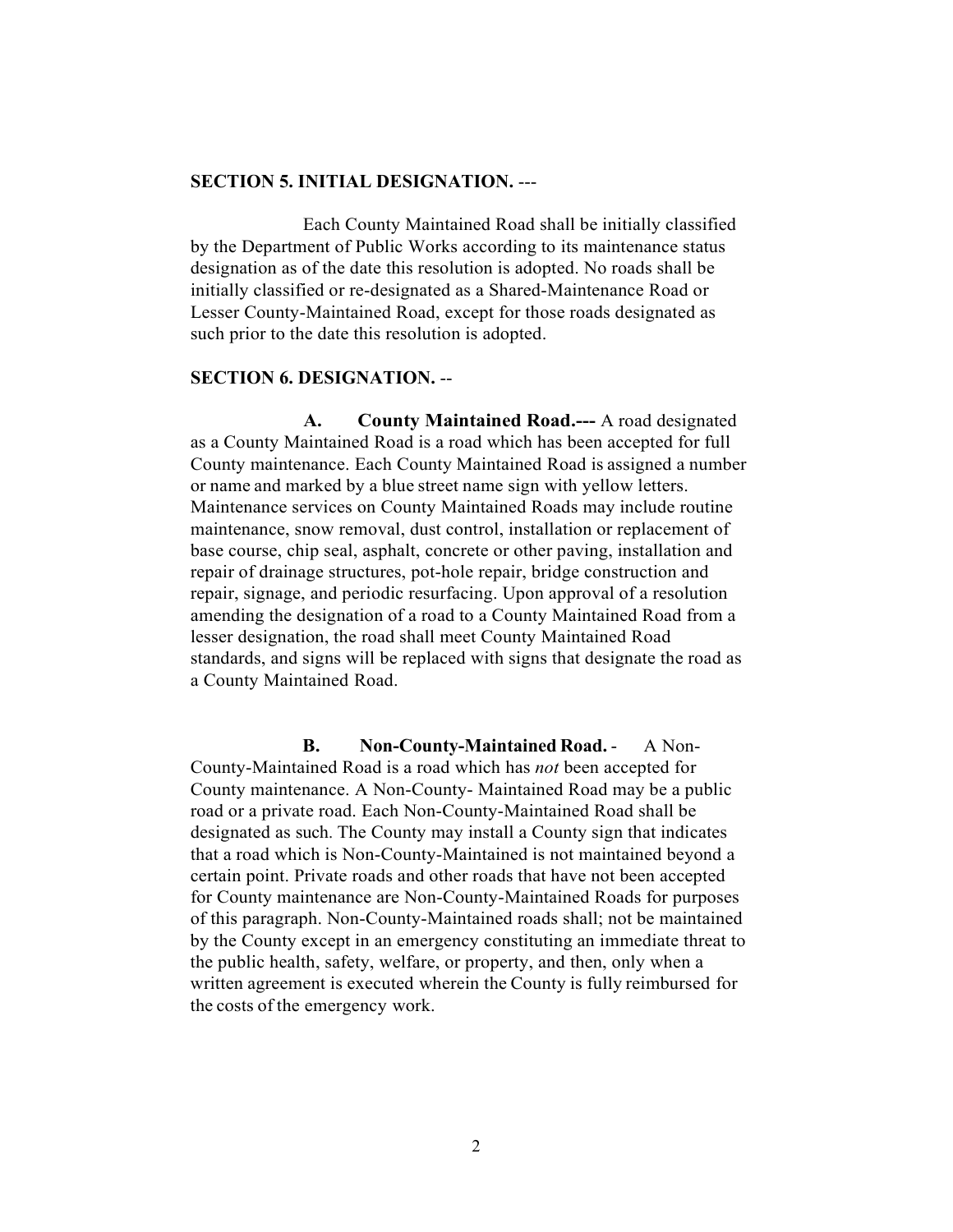**C. Lesser County-Maintained Road.** --A Lesser County-Maintained Road is a road which has been accepted for limited County maintenance. Each Lesser County-Maintained Road shall be designated as such. Services on an unpaved Lesser County-Maintained Road shall be limited to a maximum of twice-annual motor grading, signage, limited snow removal contingent on the availability of labor and equipment, and limited repairs. A precise maintenance program will be established for each road upon acceptance into this designation, and this maintenance program shall be recorded in the resolution accepting the road.

**D. Shared Maintenance**. ---Maintenance of a Lesser Maintained County Road or a County-Maintained Road may be shared between the County and a private individual or individuals, a homeowners' association, a Public Improvement District, or a corporation, partnership, LLC or other entity. Shared maintenance must be documented in a binding written agreement or development agreement.

# **SECTION 7. RE-DESIGNATION.** ---

**A. Procedure.** -- A road may be assigned to a different maintenance designation only by following the procedure set forth herein.

### **1. Initiating Re-designation.**--

### **Application Required.**

i. Any person with a real property interest in a road or whose property abuts a road may apply for redesignation to a County Maintained Road status. The application shall be on a form prescribed by the Department of Public Works. Alternatively, a petition may be filed to establish a public highway pursuant to NMSA 1978 Section 67-5-20 (1905) (containing the names and signatures of all the owners of all the land through which said road passes through, along with a plat of the road along with an application). A request for redesignation may be initiated by the County, in which case no application or petition shall be necessary.

ii. As required by NMSA 1978, Section 67-5-5 (1905, as amended), an application to establish a new County-maintained road shall be accompanied by a petition signed by ten freeholders residing within two miles of the road right-of-way. The petition shall set forth a description of the road and set forth the points of terminus of the road.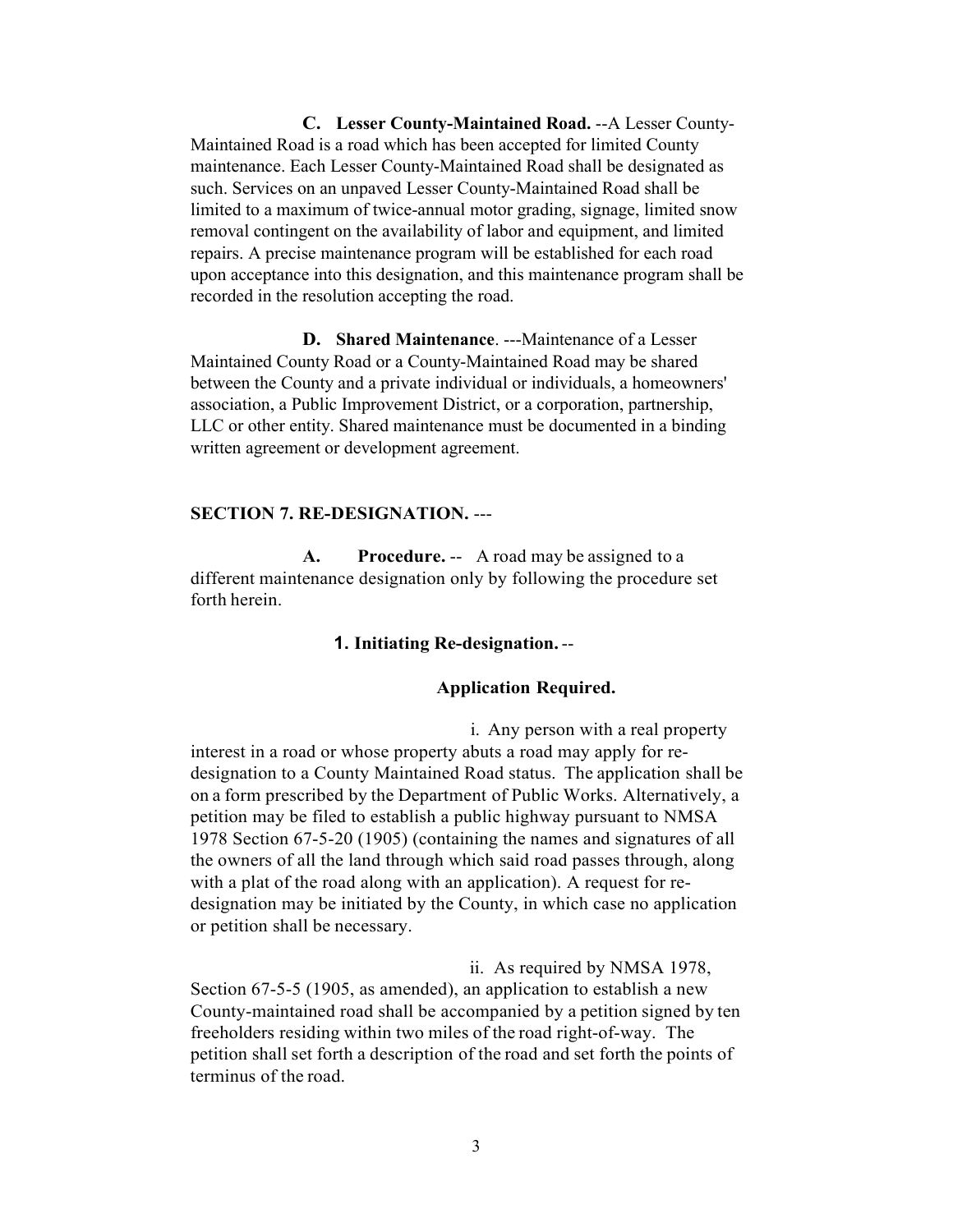iii. If several persons apply together for re- designation of a road, the persons shall select a person to serve as the representative during the application process. That person shall sign the application and will bethe point of contact for purposes of discussions with staff.

iv. A copy of the most recent deeds or platsof lands encompassing the road shall be submitted along with the application.

v. If the application is filed by a person asopposed to the County, an application, investigation, and a viewing fee established by the Department of Public Works must accompany the application. Checks shall be made payable to the Santa Fe County Treasurer.

vi. If any parcel that abuts the road right-of-way has delinquent property taxes at the time application is made, the taxes must be brought current or the taxes must be challenged pursuant to the procedure set forth in New Mexico statutes, prior to the application being accepted for processing.

vii. The application must clearly identify any known waivers to the road standards applicable to a County Maintain Road designation. . For example, if the road is not constructed to County road standards and a waiver is requested, the application must clearly state that a waiver is requested, why the waiver is being requested, and identify the standards for which a waiver is sought. In general, a waiver will only be considered if it is determined by staff and the Transportation Advisory Committee that an extreme health and safety issue exists.

**2. Optional Pre-Application Meeting.---** Prior to filing the application, the applicant may meet with staff of the Department of Public Works, who will review the application for completeness and sufficiency.

**3. Research and Inventory.** --- Upon filing of the application and payment of the fee, the Department of Public Works shall conduct research into the ownership of the road for which re-designation is sought and conduct a traffic study to determine average daily trips (ADTs). If title work is required, the applicant shall reimburse the County for the costs of the title research. The Department of Public Works shall also visit the site, measure the road, evaluate its condition, evaluate any drainage or other maintenance risks, determine the location of aboveground or underground utilities, conduct a traffic impact analysis,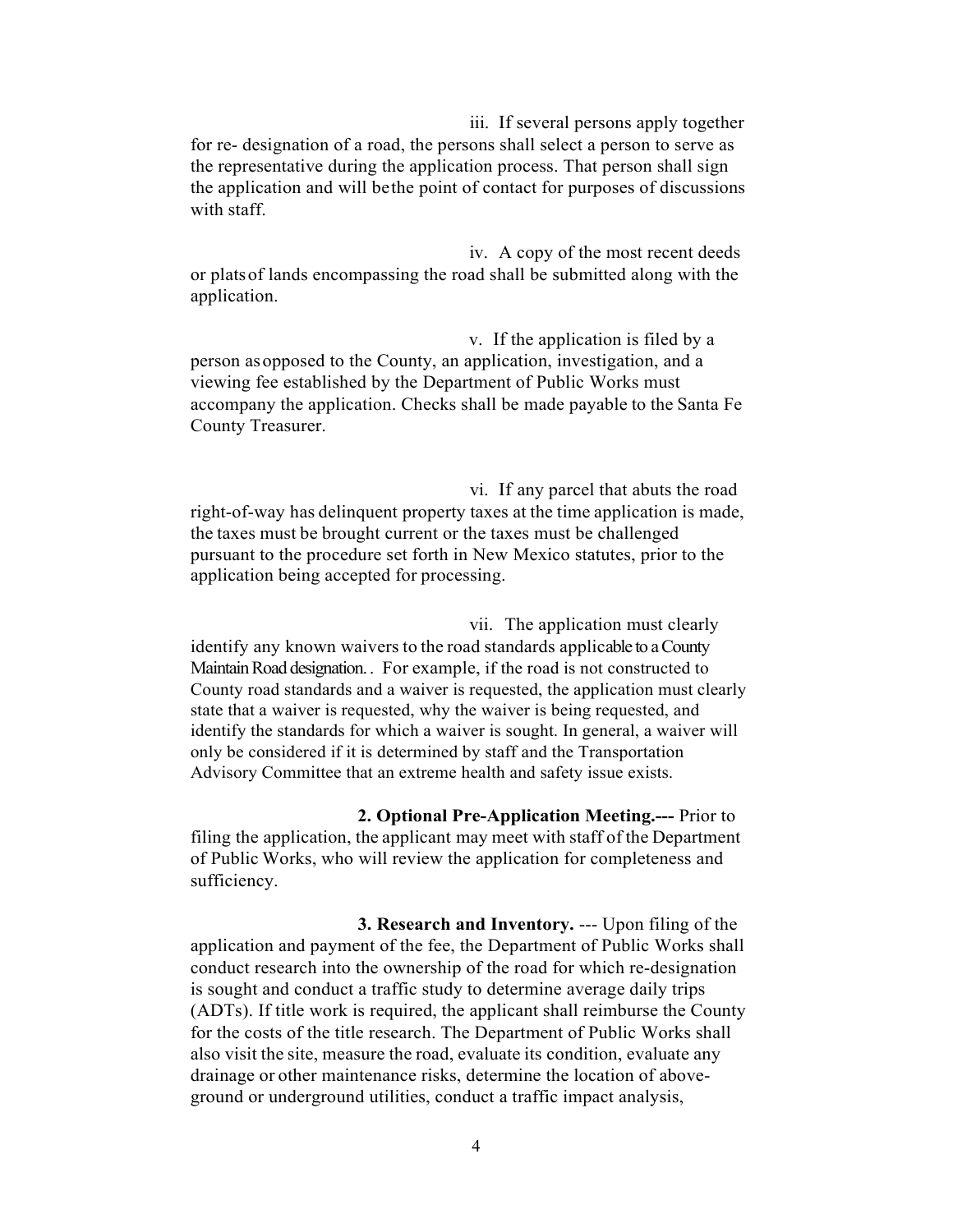determine any driving hazards, determine the primary use of the road, and conduct any required testing.

**4. Viewing.---** When a petition is received pursuant to NMSA 1978, Section 67-5-5 (1905, as amended), the Road Advisory Committee shall appoint three of its members as reviewers to view and mark out the road in question as described in NMSA 1978 Section 67--5- 12 (1905), fix a time for the view, and cause notices to be posted in three public places along the road at least (5) five calendar days prior to the day fixed for the site inspection. No member of the transportation Advisory Committee shall be appointed as a viewer who has any financial or familial interest (to the second degree) in the road in question. The viewers shall, pursuant to NMSA 1978, Section.67-5-10, assess damages and benefits that may accrue to the owner or owners of any of the lands over which the road may pass, and assess the proper cost of reclassifying such road. The viewers shall file a report of the inspection in the office of the County Clerk at least (10) ten calendar days prior to the next regular meeting of the Board of County Commissioners, signed by each of the viewers with a full statement of their proceedings, all pursuant to NMSA 1978 Section 67-5-14 (1905).

**5. Design and Construction Standards.** --- Each non-County- maintained road proposed to become a County-Maintained road shall meet the minimum design and construction standards established by the County at the time of application. This includes, but is not limited to, standards established by the Land Development Code and the Sustainable Land Development Code, as applicable, standards established by the Department of' Public Works, and the Standard Specifications for Highway and Bridge Construction of the New Mexico Department of Transportation. Alternatively, if the road does not meet applicable standards at the time of application, the creation of a County Improvement District or Public Improvement District can be used to finance the work necessary to bring the road up to standards, as described in Section 10 below.

**6. Prepare Report And Recommendations.** ---

Based on the study of the requested re-designation, the Transportation Advisory Committee shall prepare a report which addresses the condition of the road, its estimated annual maintenance cost, need for redesignation, availability of right-of-way, any unusual problems or conditions discovered during its research and inventory, and evaluate the road according to the criteria set forth in Section  $7(A)(1)$ , herein. The Transportation Advisory Committee shall indicate in the report whether its preliminary investigation indicates the request should be approved, modified, denied, or approved with conditions. A copy of the report shall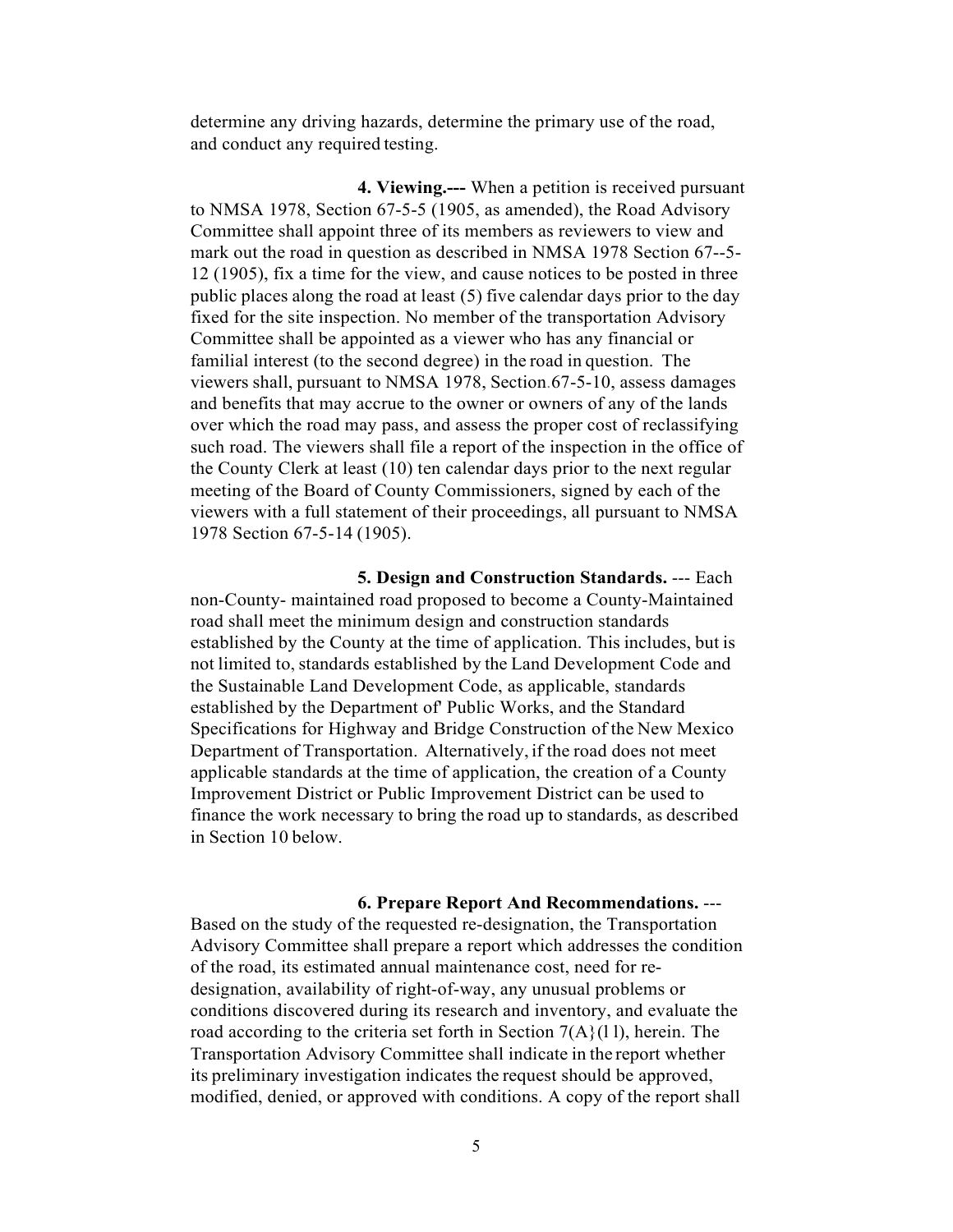be provided to the applicant and the Board of County Commissioners. If the report recommends the request be approved, preliminary approval shall be granted and the Department of Public Works may proceed with the approval process described below, except that any conditions imposed on the approval shall be completed before final approval is granted.

**7. Timeline** --- Upon receipt of a completed application, the Department of Public Works will research ownership of the properties on the road being requested for maintenance or redesignation within sixty (60) calendar days (any required title work may extend this timeframe). The Department of Public Works will hold a public meeting for acceptance or re-designation within (30) thirty calendar days of completion of property ownership search. The Department of Public Works will complete its evaluation of the road within thirty (30) fifteen calendar days after the public meeting is held. The Transportation Advisory Committee will appoint (3) three of its members to review the road at its next scheduled meeting after the Department of Public Works has completed its evaluation of the road and conduct the onsite inspection within (10) calendar days of the date when the application is deemed complete. The report compiled by the Transportation Advisory Committee will be filed with the Santa Fe County Clerk's Office within (5) five calendar days of completion of the report. The Santa Fe County Board of County Commissioners will take action on the request at the next regularly scheduled Board of County Commission Meeting available after the Transportation Advisory Committee has filed its report.

# **8. Acquire Right-Of-Way or Easement.** ---

**Grant of right-of-way.** Each property owner with an ownership in a road which is proposed to be reclassified for County maintenance shall execute a Request for County Road Maintenance as County Maintained Road and Grant of Right-of-Way or Easement in a form acceptable to the County, prior to the application being deemed complete. The Request for County Road Maintenance as County Maintained Road and Grant of Right-of-Way or Easement shall be properly filed and recorded with the County Clerk, but only after acceptance by the Board of County Commissioners and execution of the Resolution of Final Approval.

**a. Government Property.---** Roads located on government property (federal, state, municipal, special districts) may be reclassified only where a license, right-of-entry, right-ofway, easement, or deed is provided and accepted by the County. Roads located on property held by the United States Government in trust for a Native American Pueblo may be maintained under a license or written agreement from the Tribe or Pueblo or under a lease from the Bureau of Indian Affairs, as appropriate.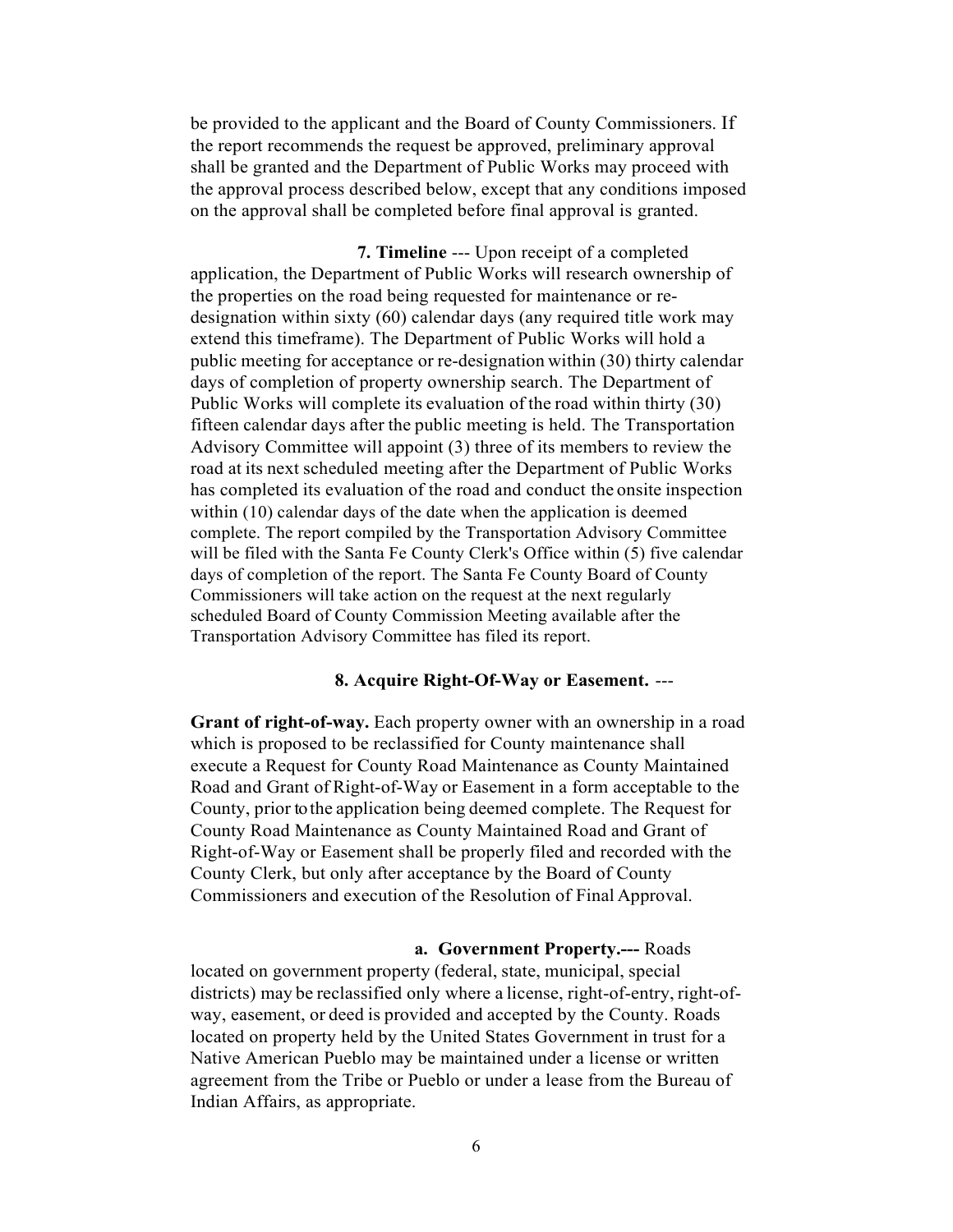**b. Terms of Dedication.---** Each right-ofway or easement granted hereunder shall offer an unconditional dedication to Santa Fe County for maintenance and public use. The County may accept the dedication either contemporaneous with the dedication or subsequently, but is not obligated to accept the road for maintenance unless the provisions of this ordinance are satisfied.

**c. Title insurance.** --- If right-of-way in fee is acquired, at the time of transfer or closing, title insurance that shows clear title to the road may be required by the County and, if required, shall be provided by the applicants, in a form acceptable to the County. Claims that dispute the ownership of the road shall be addressed prior to the County taking ownership.

**d. Survey.** --- At the time of transfer, a survey and plat of survey in a form acceptable to the County and prepared by a Registered New Mexico Land Surveyor meeting the Minimum Qualifications for Land Surveying in New Mexico, shall be required. If a new survey must be performed to meet this requirement, the costs of the survey shall be borne by the applicant.

**9. Environmental Assessment.** - A Phase I Environmental Assessment shall be conducted on each road where reclassification to a County maintained classification from a non-Countymaintained status is sought. The costs shall be borne by the applicant.

# **10. Identification of Funding ---**

# • i. **Identification of Funds to Make**

**Necessary Improvements.** Funds for identified capital improvements or for usual and customary maintenance must be identified as set forth herein.

#### ii. **Funding Sources for Capital**

**Improvements.** A road that requires capital improvements must be identified on the County's Capital Improvements Plan (CIP) and InfrastructureCapital Improvements Plan (ICIP), as appropriate. Revenue to fund projects identified on the CIP may come from the applicant(s), general revenue of the County, general obligations bonds, gross receipts revenue bonds, a development agreement, public improvement districts ("PIDs"), tax incentive districts ("TIDs"); County Assessment Districts, fees, assessments and taxes and public and private utility rates, charges and fees, loans, incentives, funds and grants provided by regional providers and state and federal agencies.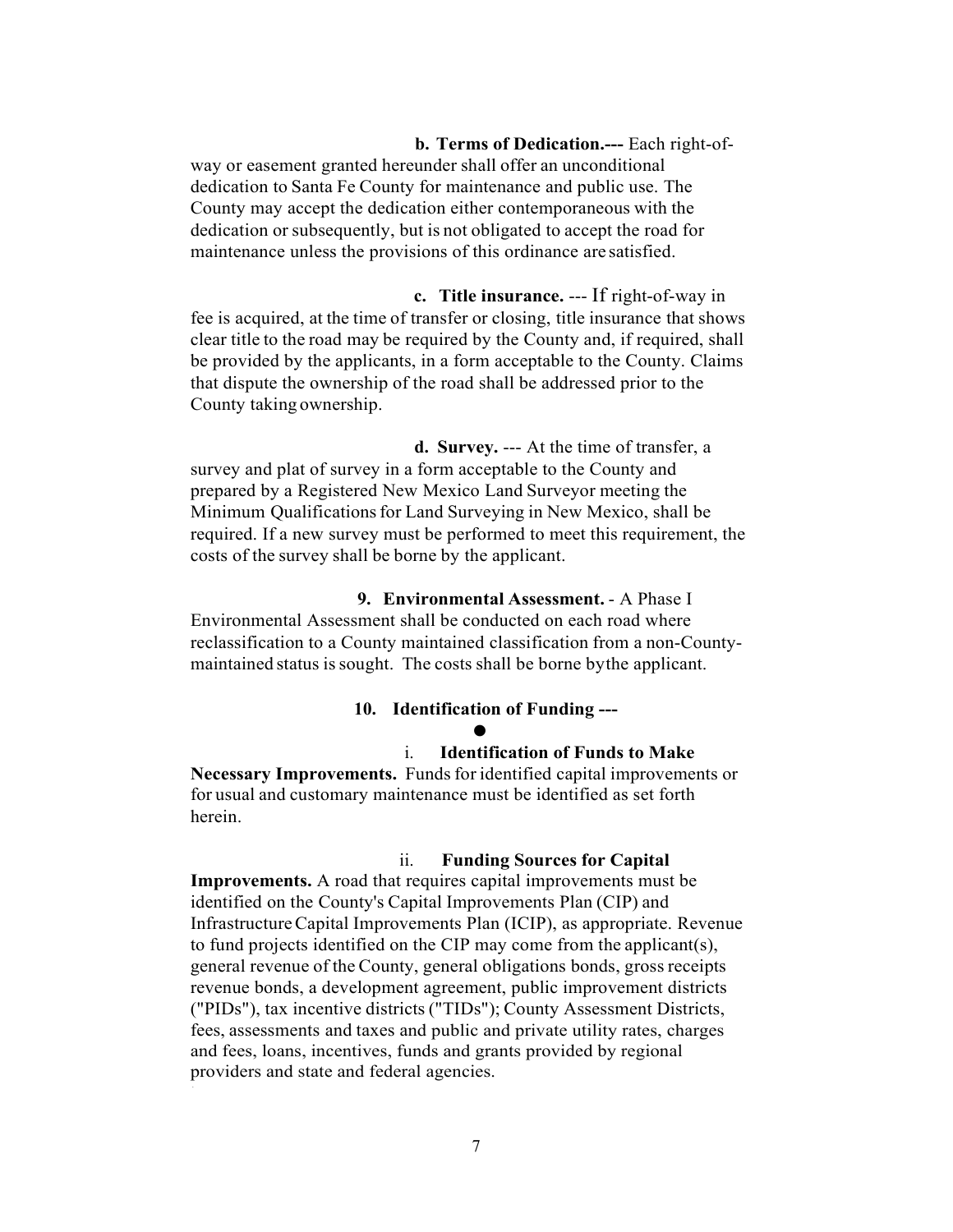**11. Final Decision.** --- Once the application is deemed complete by the Department of Public Works and the Transportation Advisory Committee or viewers have completed their report, a copy of the request for redesignation, report of the Transportation Advisory Committee, right-ofway documents, the report of the viewers, and the centerline survey map, shall be submitted to the Board of County Commissioners, who shall make the final decision. In considering a request, the Board of County Commissioners shall consider the re-designation standards set forth at Section  $7(A)(1)$ , herein. If the request is approved, the Board shall execute a Resolution of Approval, which shall include the number, composition, length, condition, location of the road, together with all information required by NMSA 1978Section 67-5-17 as appropriate. If the road was previously a Non-County Maintained Road and is accepted as a County Maintained Road, the Resolution of Approval shall order the road made open for travel and declared a public highway, and shall order copies of the Resolution of Approval posted at three public places along the line of said road, giving all parties (60) sixty calendar days' notice of the commencement of County maintenance and public use. The Resolution of Approval, together with the report of the viewers, shall, pursuant to NMSA 1978, Section 67-5-16 (1905) be recorded in the office of the County Clerk.

#### **12. Criteria.---**

- **a. In General.** The Board of County Commissioners, in its absolute and complete discretion, may direct changes in the designation of a road (e.g. from non-county maintained to county maintained, or vacation of county maintenance) from time to time or in response to an application filed pursuant to this policy, so long as the conditions of this policy have been met.
- **b. Disqualifying Factors to a Designation Change.** A road shall not be re-designated for any County maintenance designation if maintenance is impossible, dangerous, or unreasonably costly, as determined by the Department of Public Works. Nor shall any road be re-designated for County maintenance if environmental problems exist.
- **c. Factors to be Considered.** Factors that the Board will consider in making its decision are described below; staff will provide a detailed evaluation of these factors in a report that will be presented to the Board at the time it makes its decision. In general, an application will evaluate poorly if the road does not meet design and construction criteria at the time of acceptance and the applicant is unwilling or unable to improve the road as necessary or create or consent to a special funding mechanism to do so.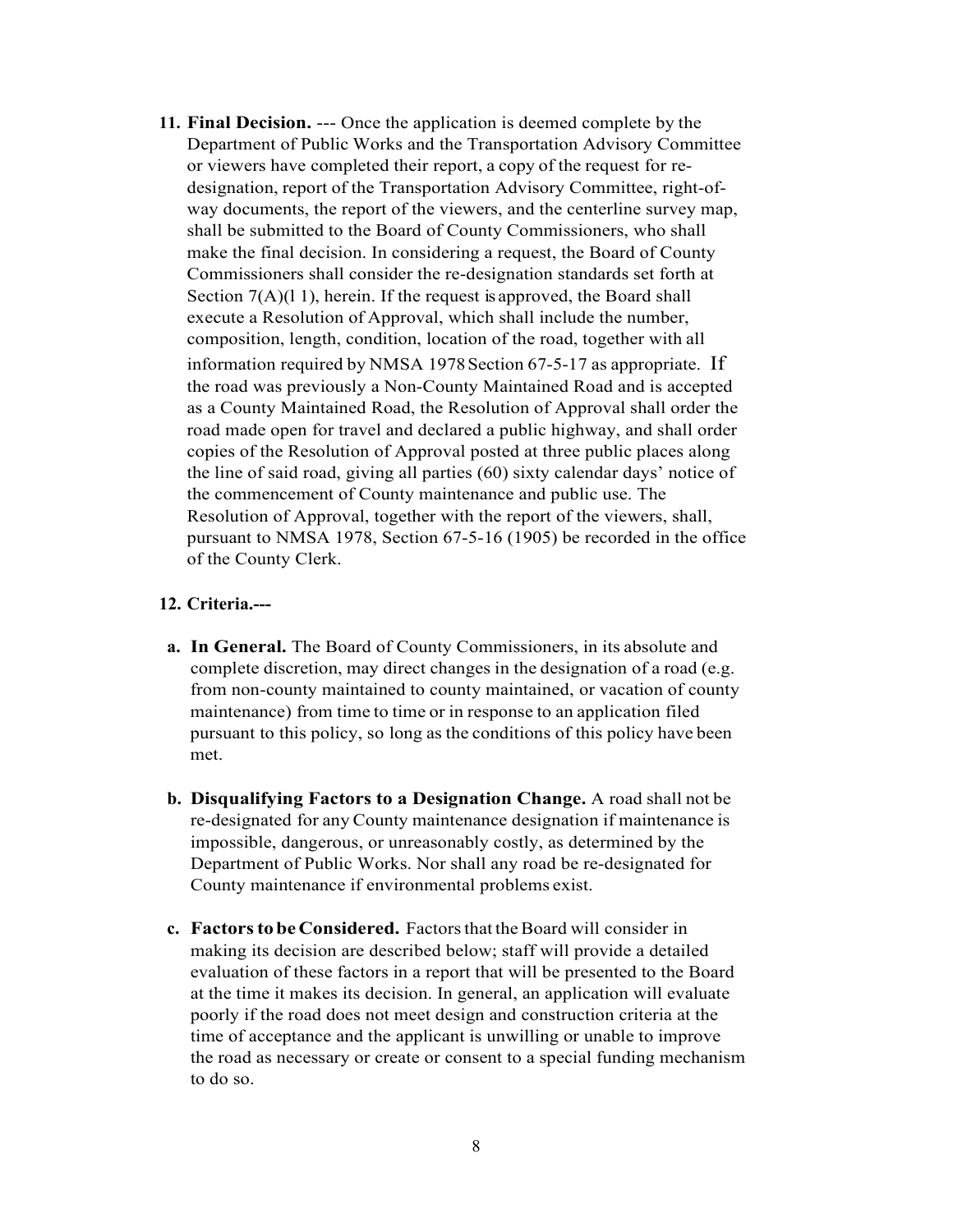# **d. Technical Factors:**

- i. Whether the road is designed and constructed to County standards as established herein;
- ii. Whether clear title to the road exists and whether title can and will be transferred to the County upon acceptance;
- iii. Whether past environmental contaminationor past environmental contaminationexists;
- iv. Whether the road exhibits any unusual maintenance characteristics;
- v. Whether a significant number of persons relyon the road for access and whether a minimum of 100 average daily trips (ADTs) are associated with the road;
- vi. Whether, if a minimum of 100 ADTs is not achieved as described in the previous paragraph, whether any of the following conditions exist:

vii.

- viii. Whether the roadway borders at least two separate property owners per one-half mile;
- ix. Whether the road connects to at leastone federal, state, county (fully maintained), or municipal road;
- x. Whether a cost-benefit analysis is appropriate forsubmittal to the Transportation Advisory Committee given the use of the road;
- xi. Whether there is a high number of vehicle accidents and injuries or deaths associated with the road;
- xii. Whether the road is needed for emergency access;
- xiii. Whether the road is presently classified asa school bus route or is expected to be so classified in the future;
- xiv. Whether there exist dust problems or other public environmental health issues associated with theroad;
- xv. Whether there are drainage and flood hazards associated with the road;
- xvi. Whether the road has been identified on County long-range planning documents;
- xvii. Whether damage or benefits may accrue to any person(s) as a result of the proposed re-designation;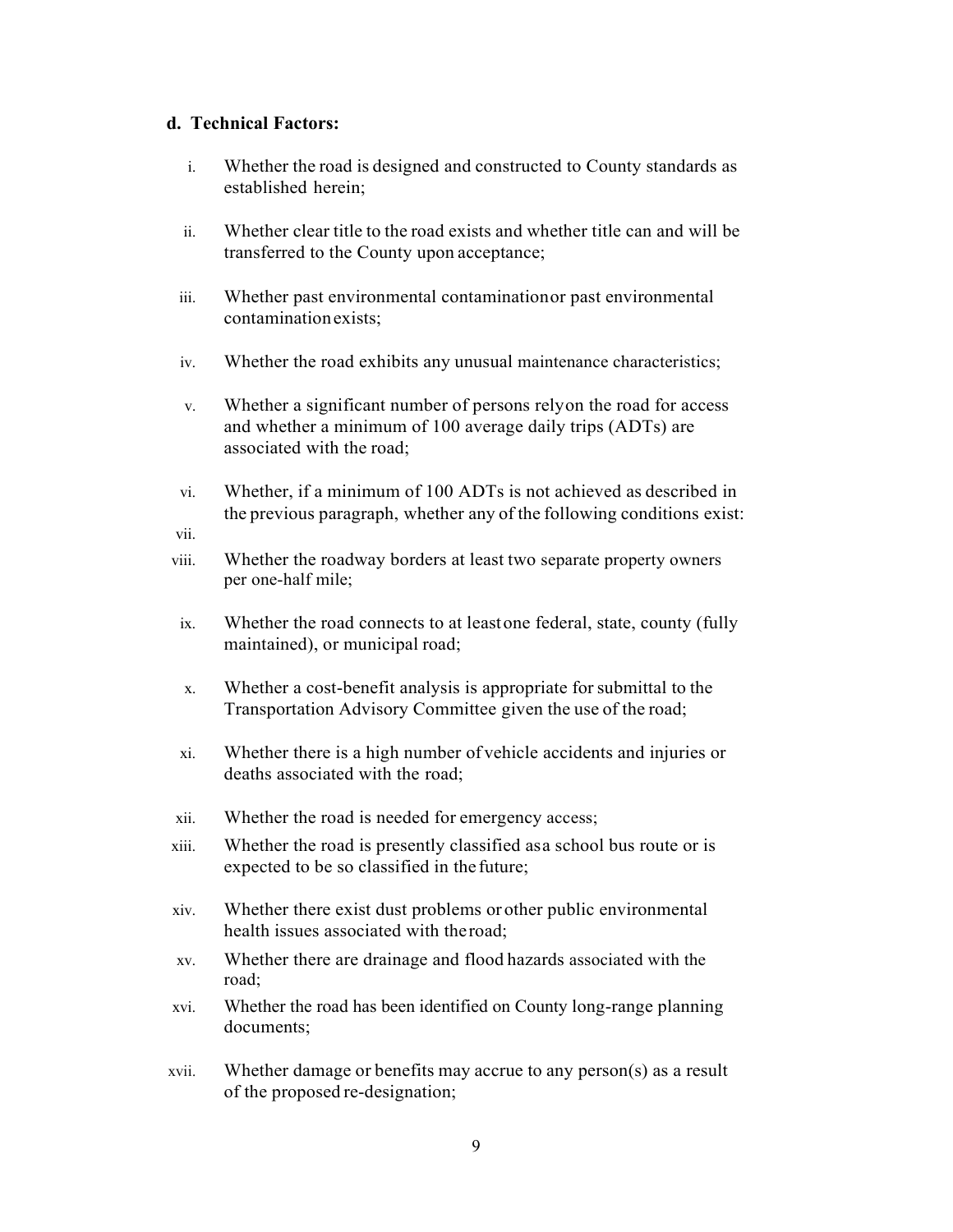- xviii. Whether economic benefit will accrue from the proposed redesignation;
- xix. Whether an adequate easement orright-of-way exists for the road in question; and
- xx. Whether utility corridors andutility/fixture relocation are needed on the proposed road that will not be provided absent re- designation.

# **e. Financial Factors** -

i. If the road is deficient in design or construction, whether the applicant(s) intend to improve the road to County standards prior to acceptance;

ii. If the road is deficient in design or construction, whether County or legislative funding will be used to construct the road, or whether the applicant(s) are willing to create a public improvement district (PIO) pursuant to Resolution No. 2006-40 and the Public Improvement District Act, NMSA 1978, Section 5-11-1 through 5-11-27 (2001)( as amended), a County Improvement District pursuant to the County Improvement District Act, NMSA 1978, Sections 4-55A-1 through 4-55A-43 (1980)(as amended), or a Tax Increment District pursuant to the Tax Increment for Development Act, NMSA 1978 Section 5-15-1 through 5-15-28 (2006)(as amended).

iii. If the road will require extraordinary maintenance, whether the applicant(s) are willing to create a County Maintenance District pursuant to NMSA 1978, Section 67-4-20 through 67-4-24 (1969)(as amended);

iv. If the road is deficient in design or construction, whether the applicant( s) are willing to provide the necessary improvements or provide funding for improvements provided by the County with its own forces through the appropriate agreement;

- v. Whether the road exhibits any costly or unusual maintenance expenses; and
- vi. The costs of acquisition of right-of-way or other necessary property.
- **13. Signage, Maintenance Change, Map Entry.** -- After execution of the Resolution of Approval, County staff shall indicate any re-designation on official Santa Fe County road maps and on other Santa Fe County official publications, make any necessary change in signage, and modify the maintenance schedule as necessary.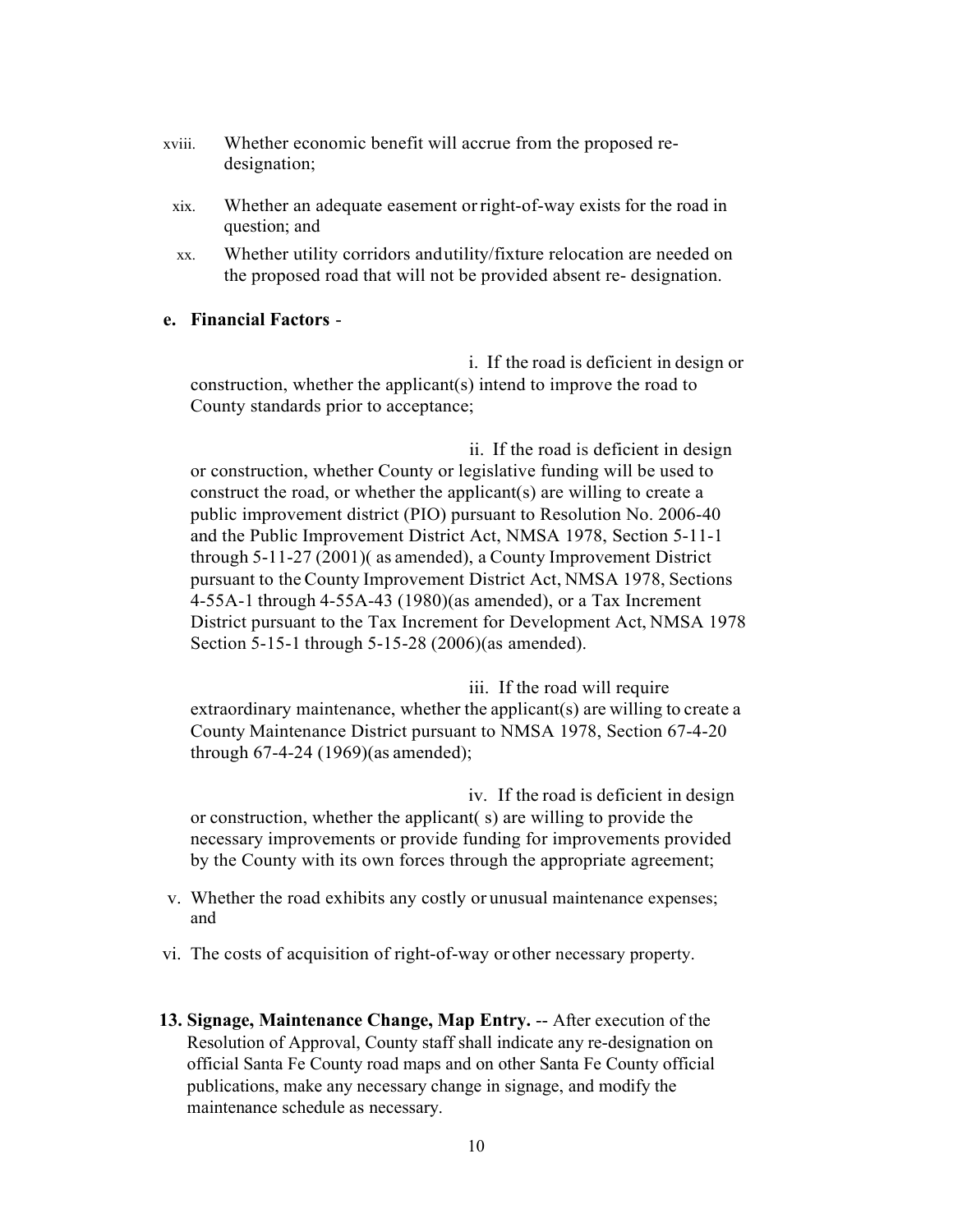**A. Exceptions.** --- The re-designation procedure set forth herein for re- designation of County roads shall not apply to any road whose redesignation is mandated by a court of competent jurisdiction, where changes in designation are required by repair or construction work, or as a result of an emergency. The abandonment or vacation of County roads, which is governed by the standards and procedures set forth in NMSA 1978, Section 67-5-4 (1905, as amended), is described in Section 8 below.

**B. Contingent Approval.** --- The Board of County Commissioners may condition its approval of a classification change upon completion of improvements, funding of improvements or maintenance, or the execution of documents. Any such conditions shall be set forth in the Resolution of Approval. Conditional approval shall become void one (1) year from the date of the Resolution of Conditional Approval; if all conditions are not met within one year, the road shall automatically revert to its previous classification without further action. Where contingencies exist, the deed of right-of-way may contain the appropriate right of reverter to provide for retransfer of the lands granted after a reasonable time.

#### **SECTION 8. ABANDONMENT OR VACATION.**

**A. Procedure.** The Board of County Commissioners may determine that any road or part of road that is County-maintained may no longer be needed, or that the repairs of the same may be burdensome and in excess of the benefits conferred. In this case, the Board of County Commissioners will follow the following procedure.

**B. Viewing.** At a regular meeting, the Board shall direct the Transportation Advisory Committee to appoint three of its members who meet the requirements described in NMSA 67-5-4 (1905, as amended) and section 7.A.4 of this ordinance to view such road or part of road. These members will evaluate the road or part of road against the criteria found in section 7.11.D and compile a report setting forth fully their findings.

**C. Notice of Viewing.** Any person with a real property interest in the road or whose property abuts the road will be notified of the evaluation by the Transportation Advisory Committee or Department of Public Works staff.

**D.** Report and Recommendations. The Transportation Advisory Committee report will be presented to the BCC at their next regular meeting. If the report recommends a discontinuance of such road or part of road, then the BCC may order the same vacated.